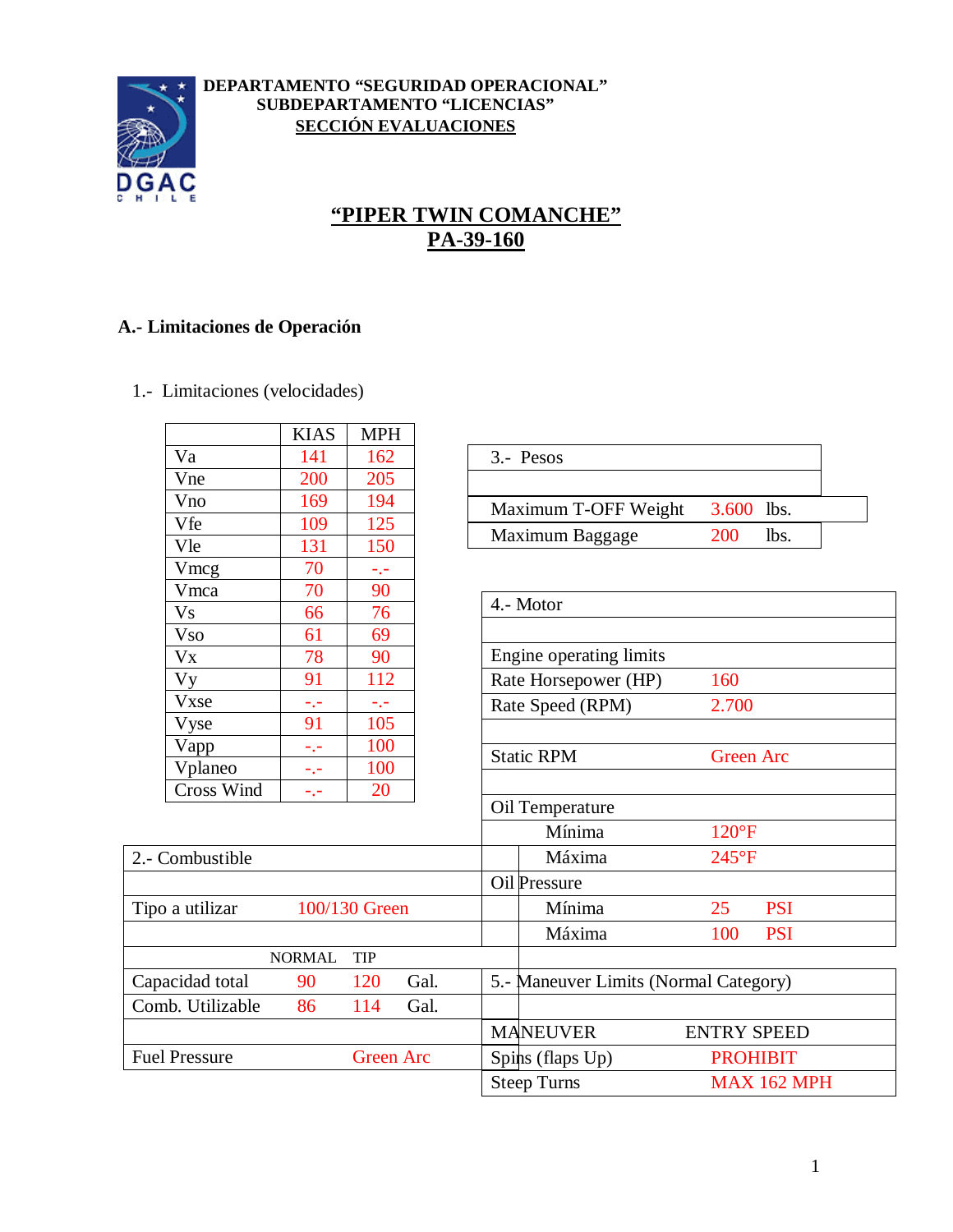#### **B.- Emergencies Procedures**

#### **1.- ENGINE FAILURE DURING TAKEOFF/ (Not Airborne)**

#### **a.- Adequate Runway Remaining:**

| Throttle      | <b>REDUCE ON BOTH ENGINE</b>   |
|---------------|--------------------------------|
| <b>Brakes</b> | <b>AS REQUIRED</b>             |
| Stop          | <b>AIRPLANE STRAIGHT AHEAD</b> |

#### **b.- Inadequate Runway Remaining:**

| Throttles           | <b>REDUCE ON BOTH ENGINE</b> |
|---------------------|------------------------------|
| Master Switch       | <b>OFF</b>                   |
| Fuel Shutoff Valves | <b>OFF BOTH</b>              |
| Brakes              | <b>APPLY</b>                 |

### **2.- ENGINE FAILURE DURING TAKEOFF (Airborne)**

#### **a.- Adequate Runway Remaining:**

| Throttle      | <b>REDUCE ON BOTH ENGINE</b> |
|---------------|------------------------------|
| <b>Brakes</b> | <b>AS REQUIRED</b>           |
| Effect        | <b>LANDING</b>               |

### **b.- Inadequate Runway Remaining:**

| <b>Inoperative Engine</b> | <b>FEATHER</b>    |
|---------------------------|-------------------|
| Throttle (Eng. Oper.)     | <b>FORWARD</b>    |
| Propeller (Eng. Oper.)    | <b>FORWARD</b>    |
| Speed (Vyse)              | 91 KIAS           |
| Temperature               | <b>CHECK</b>      |
| Trim                      | <b>STABILIZER</b> |